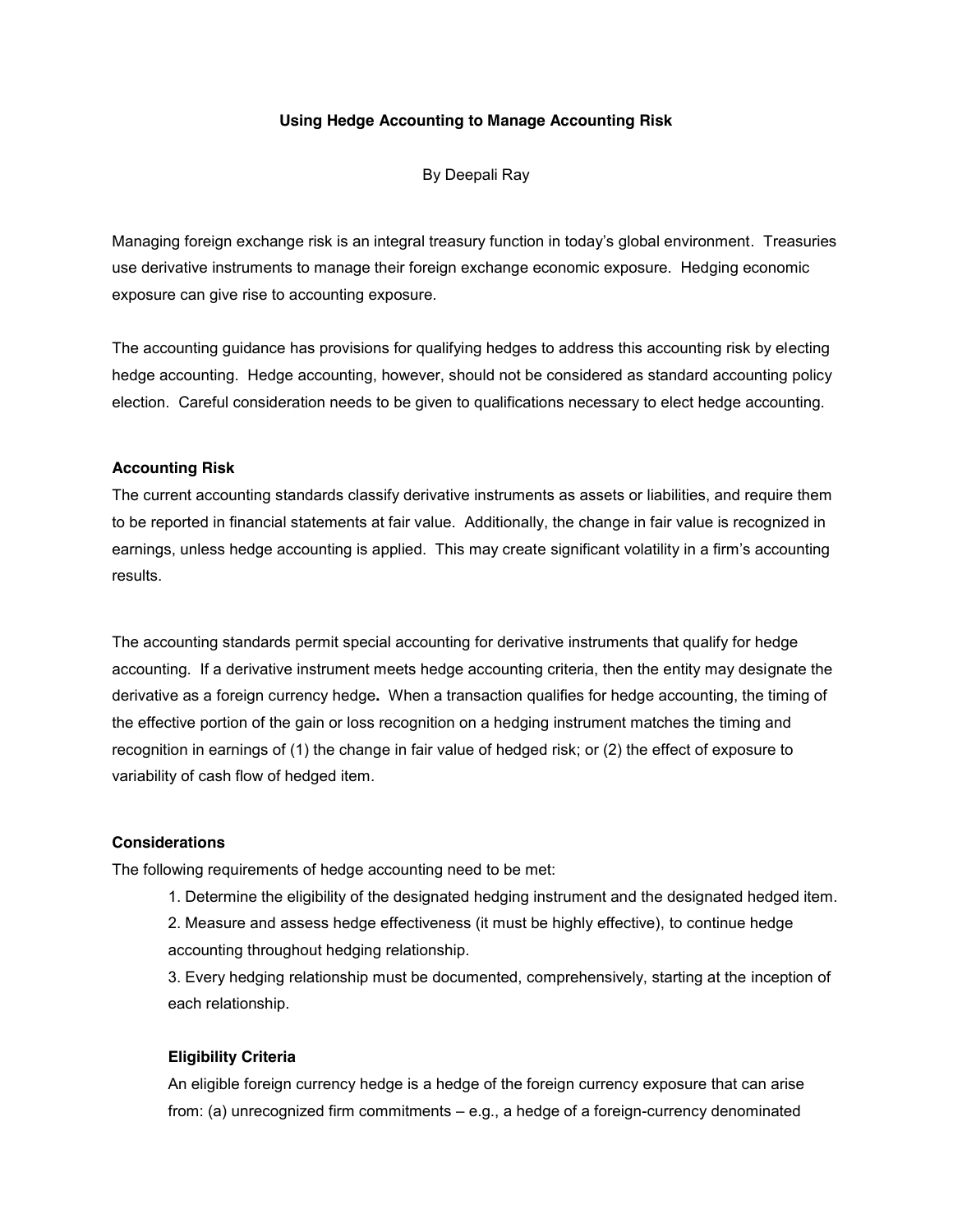unrecognized firm commitment with an unrelated party; (b) recognized assets or liabilities  $-e.g.,$ a hedge of a foreign-currency denominated asset or liability; (c) foreign currency forecasted transactions e.g., a hedge of a forecasted purchase or the sale of a foreign currencydenominated asset with a third party; (d) inter-company foreign currency forecasted transactions e.g., a hedge of a forecasted inter-company purchase or the sale of a foreign currencydenominated asset; or (e) net investments in foreign operations – e.g., a hedge of the foreign currency exposure of a net investment in a consolidated foreign operation.

## **Hedge Effectiveness**

The application of hedge accounting requires an expectation that the hedging instrument will be highly effective in achieving offsetting changes in fair value or cash flows attributable to the FX risk during the period that the hedge is designated.

The completion of an effectiveness assessment needs to be done at hedge inception, and periodically thereafter (at least as frequently as every three months). This periodic assessment needs to be performed on both a prospective basis (to reconfirm forward-looking expectations) and on a retrospective basis (to determine whether the hedging relationship has been highly effective).

For hedging relationships that are not considered to be perfectly effective, the extent of ineffectiveness in achieving the risk management objectives documented at the inception of the hedging relationship must be assessed each period, and the amount of ineffectiveness must be reported in current period earnings.

### **Documentation**

Formal contemporaneous documentation of the hedging relationship at hedge inception is required. The application of hedge accounting requires extensive documentation. To qualify for hedge accounting, an entity must clearly document (at the inception of a hedging relationship) both its risk management objective and its strategy for entering into the derivative transaction, as well as the nature of the hedged exposure and hedging instruments.

Given the nature of the hedge accounting criteria, it should be presumed that - absent contemporaneous, formal and complete documentation - a hedging instrument does not qualify for hedge accounting.

# **Closing Thoughts**

The complexity of accounting for derivatives can create significant challenges. In fact, just to qualify for hedge accounting, a firm must meet numerous requirements.